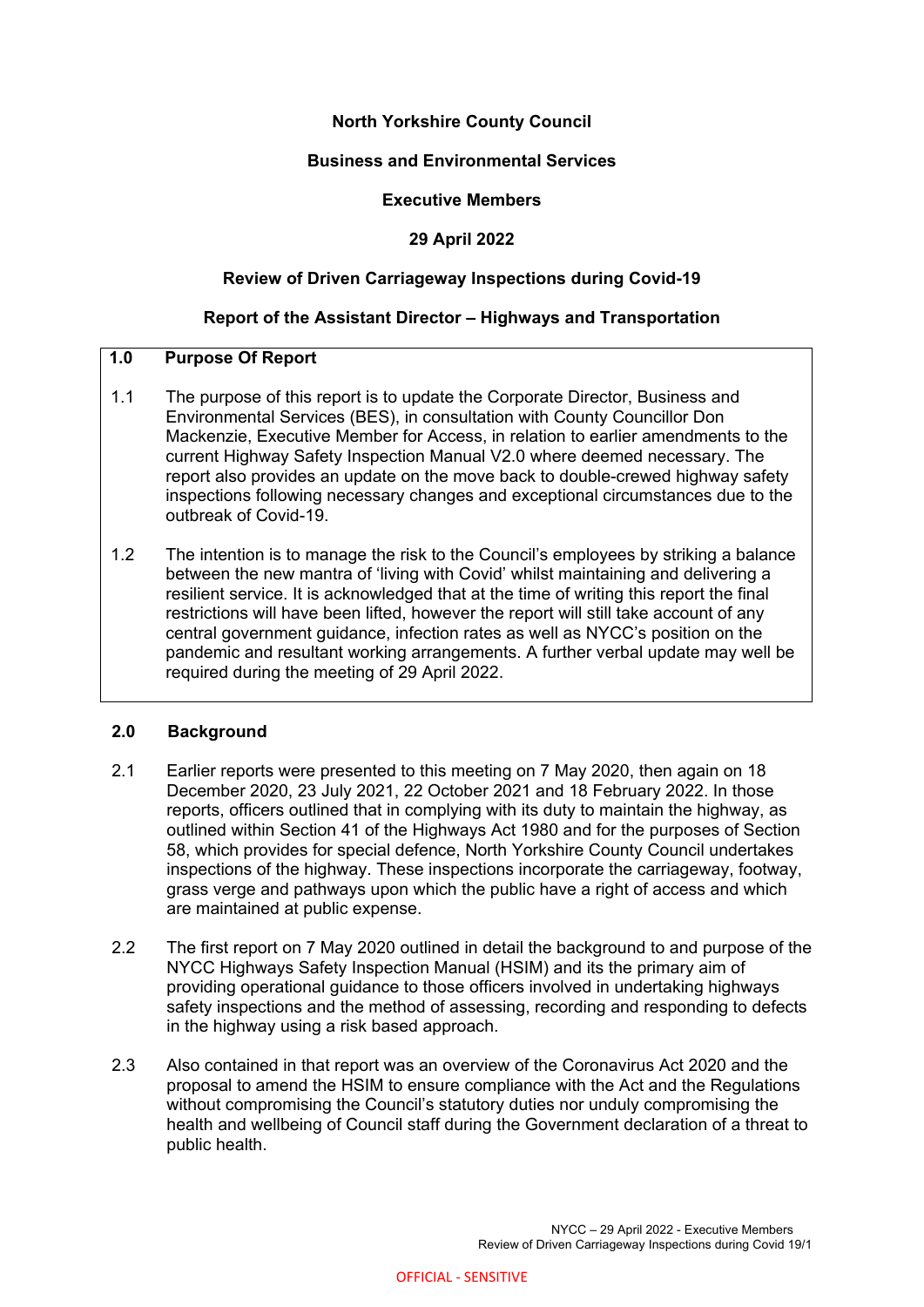- 2.4 As such, an amendment to the wording in HSIM V2.0 was approved so that all Category of Roads may be inspected without a dedicated driver so long as that inspection be carried out in both directions and in accordance with the specific Risk Assessment. Following agreement at BES Executive meeting on 7 May 2020, the relevant part of Section 2 of the manual was amended to read as follows: *"As an exception to the above, driven inspections can be carried out from a slow moving vehicle without a dedicated driver being present in low risk situations on category 4b roads, and in the event of a Government declaration of threat to public health for the duration of the declaration made under statutory provisions. This would be in situations where any actionable defects can still be identified and there are no additional public safety risks from not having a dedicated driver. In such circumstances the normal safety inspection vehicle may be replaced with an appropriately liveried Highways Officer's van. In urban areas, the inspection will be carried out at no more than 10 mph on category 4b roads and 20 mph on higher category roads and in both directions and the Highways Officer must walk any sections where parked vehicles restrict the view of the full highway extent. A record must be kept of the inspection method used.*
- 2.5 Minor changes were also made to Section 2.6 Performance Management, Page 15 of HSIM, regarding the frequency and methodology of safety inspection audits and specifically two types of random inspections.

## **3.0 Review of these (modified) arrangements**

3.1 There have been a number of phases and changes to the landscape of national guidance and restrictions during the pandemic. In the summer of 2020, both infection and death rates were falling and restrictions were eased significantly from those initially imposed during the first 'lockdown'. Towards the end of the summer of 2020, sadly rates rose again, necessitating a second 'lockdown'. Given this ever changing picture, enquiries from local teams regarding how inspections were being undertaken and the pandemic continuing with no clear end in sight, it was agreed between the Assistant Director, Highways and Transportation and Head of Highway Operations that regular reviews of these arrangements should be undertaken.

## **4.0 Review Process**

- 4.1 The report of December 2020 outlined how input from key personnel / groups was requested and associated discussion held. This led to the following recommendations being approved at that meeting (18 December 2020):
	- i. the relevant part of Section 2 of the Highway Safety Inspection Manual that currently reads: '*The maximum speed of the inspection vehicle throughout an inspection will be 20mph'* is amended with the highlighted text shown below to read:
		- a. '*The maximum speed of the inspection vehicle throughout an inspection will be 20mph unless a dynamic risk assessment on rural roads concludes it is safer to undertake these inspections at a speed more in keeping with traffic flows. However, this would still be limited to no more than 20mph on category 4b roads and 30mph on higher category rural roads'*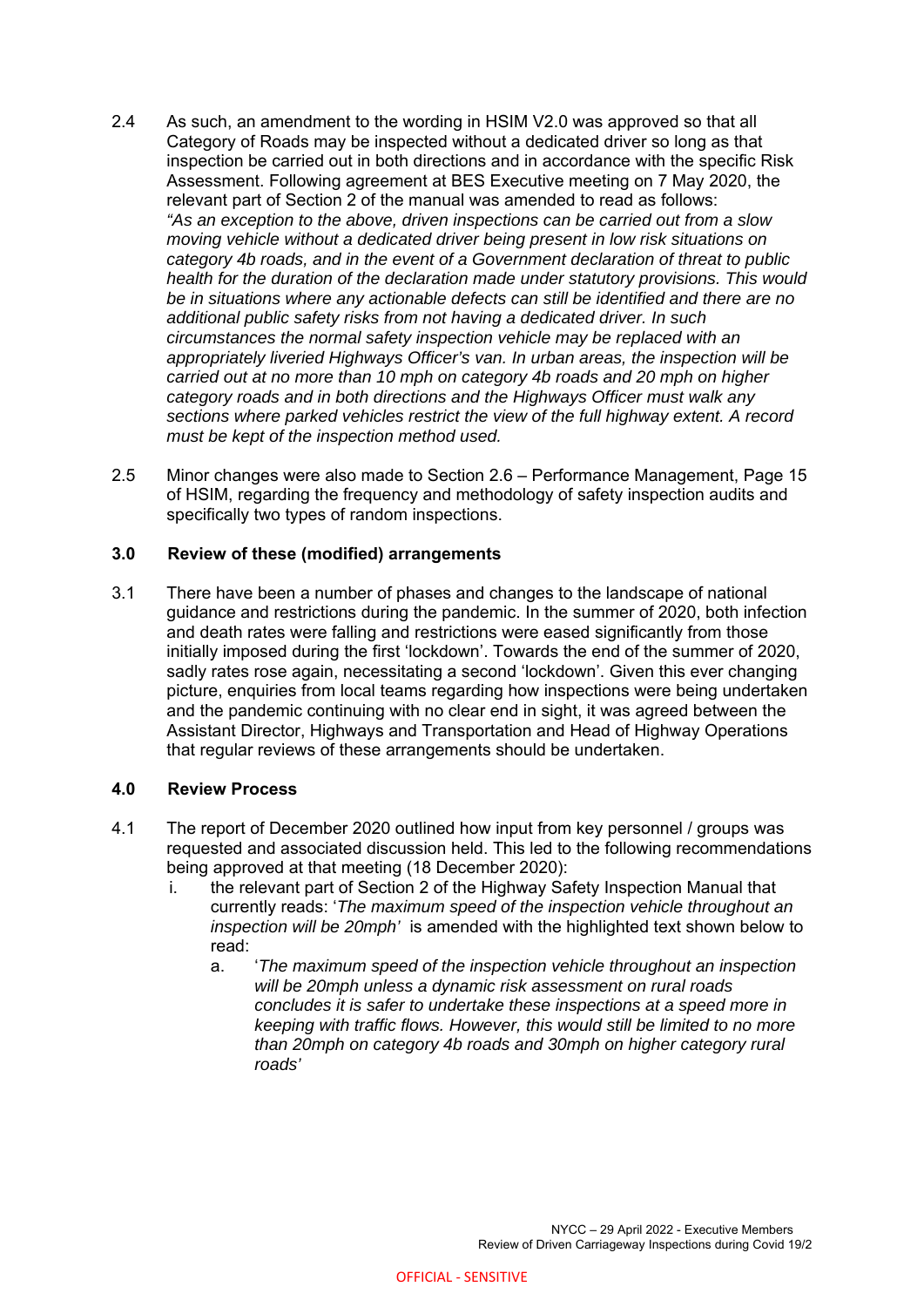- ii. to retain the amendments made to the HSIM following the BES Executive Members meeting of 7 May 2020 shown in italics in para 2.4 of this report, with the addition of the text shown as highlighted below:
	- *a. "As an exception to the above, driven inspections can be carried out from a slow moving vehicle without a dedicated driver being present in low risk situations on category 4b roads, and in the event of a Government declaration of threat to public health for the duration of the declaration made under statutory provisions. This would be in situations where any actionable defects can still be identified and there are no additional public safety risks from not having a dedicated driver. In such circumstances the normal safety inspection vehicle may be replaced with an appropriately liveried Highways Officer's van. In urban areas, the inspection will be carried out at no more than 10 mph on category 4b roads and 20 mph on higher category roads and in both directions and the Highways Officer must walk any sections where parked vehicles restrict the view of the full highway extent. A record must be kept of the inspection method used including those occasions where the inspection was conducted between 20mph and 30mph in rural locations.*
- iii. that such amendments are only to be effective for the duration of the public health response period as conferred by the Coronavirus Act 2020 and the Health Protection (Coronavirus Restrictions) (England) Regulations 2020 and made by Government declaration
- iv. that a further review is undertaken at the end of March 2021 unless deemed necessary to be undertaken sooner.
- 4.2 Whilst the March 2021 review was delayed due to a variety of factors including that restrictions were still such that social distancing / wearing of masks etc. had not changed, officers were also dealing with a particularly challenging winter season (until May 2021) and other resource was also focused on the launch of NY Highways. In this intervening period, the practice of single crewed inspections was still in force and the arrangement continued throughout. Following the meeting on 23 July 2021 based on input and advice at the time from key consultees and the prevailing situation it was resolved that single-crewed inspections would continue, with a further review in October 2021.
- 4.3 The October 2021 report contained a number of recommendations which are listed below for ease of reference:
	- That a transition to double crewed inspections commences from 1 November 2021, including consultation / engagement with Highway Officers via local management teams.
	- As part of that consultation / engagement, where specific circumstances might preclude double crewed inspections - including personal/underlying health conditions - and Highway Officers are in agreement that single crewed inspections are retained in those circumstances
	- Where double crewed inspections commence, the Health & Safety / Fleet / Public Health guidance contained in this report regarding mitigation and control measures is followed as rigorously as possible / activities permit and that this is done in conjunction with any task specific and Covid related risk assessments
	- That provision remains in place to revert to single-crewed inspections on a larger scale if there is either a large outbreak amongst the workforce and/or the Government's Plan B on the Autumn /Winter roadmap is invoked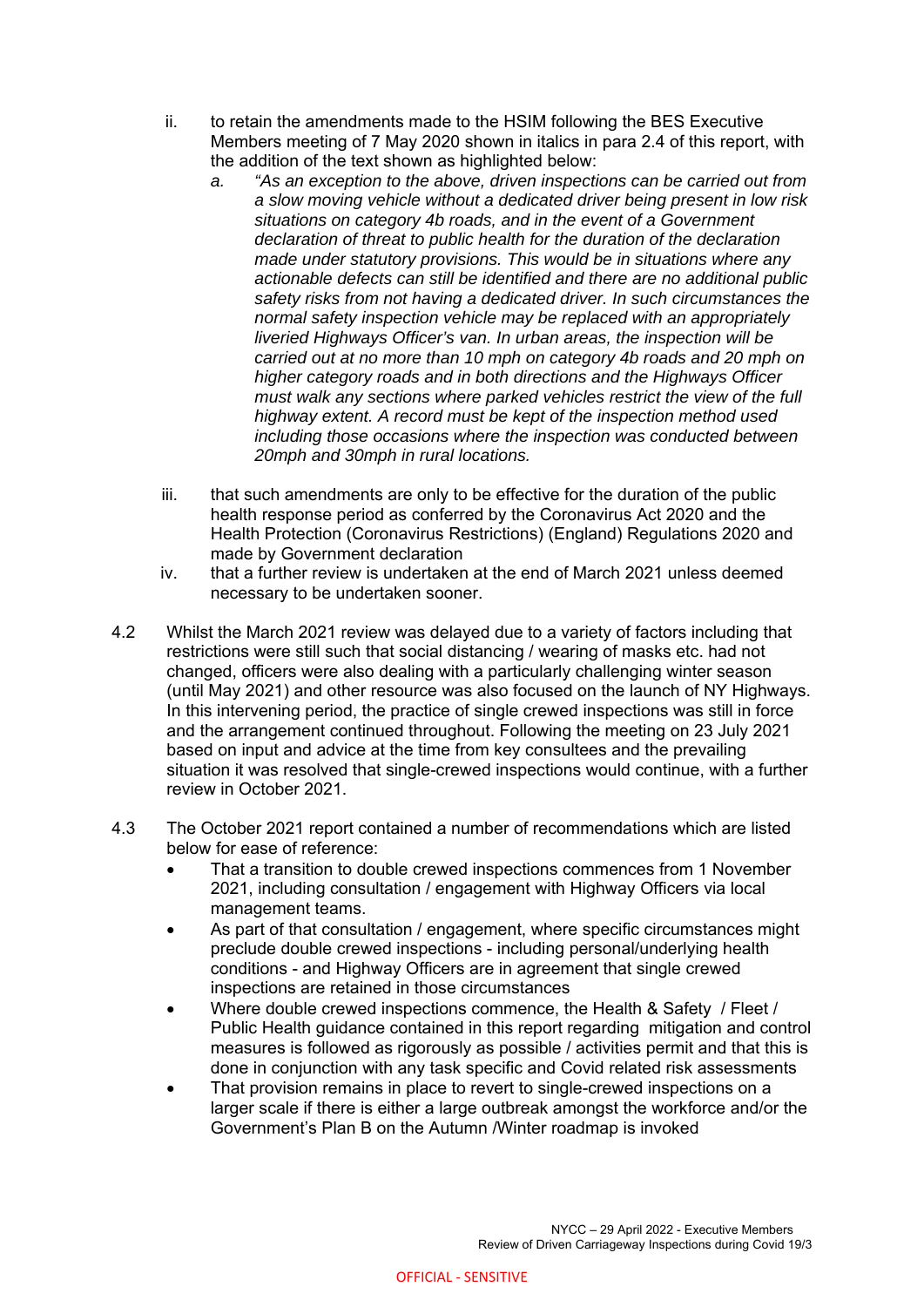- That ongoing monitoring of the situation continues over the coming months and a further report is submitted to your meeting of 18 February 2022 (unless deemed necessary to be reported sooner).
- That the transition back to double-crewed inspections is fully concluded by the end of March 2022 unless circumstances dictate otherwise.
- 4.4 Since the meeting of October 2021, a new variant of Covid the Omicron variant emerged. This particular variant was highly transmissible and did give cause for ongoing caution and consideration from a business and service continuity perspective. This was particularly salient given that Highway Officers who undertake routine and non-routine highway inspections are also duty officers for our winter service, so any impact of Covid-19 would have the potential to impair two key service functions in Highway Operations. Single crewed inspections remained the norm since the October until the time of the February report given the associated risks of the Omicron variant.
- 4.5 It was acknowledged in the February 2022 report that taking into account all of the comments received, striking balance between 'Living with Covid' whilst maintaining an appropriate level of workforce resilience remained valid as it ensures service delivery & continuity as well as taking account of individual circumstances (such as underlying health conditions and/or people who may be clinically vulnerable).
- 4.6 At the time of writing the February report, there did seem to be some degree of optimism in terms of a positive direction of travel and based on the landscape at the time the report contained the following recommendations:
	- i. That the transition to double crewed inspections that was enabled from 1 November 2021 (following your last meeting/discussion on this matter) continues, including consultation / engagement with Highway Officers via local management teams.
	- ii. As part of the above consultation / engagement, where specific circumstances might preclude double crewed inspections (such as personal / underlying health conditions) and Highway Officers are in agreement, that single crewed inspections are retained in those circumstances but reviewed bi-monthly by the Highway Officer concerned and their line manager
	- iii. Where double crewed inspections commence, the Health & Safety / Fleet / Public Health guidance contained in this report regarding mitigation and control measures is followed as rigorously as possible / as activities permit and that this is done in conjunction with any task-specific and Covid-related risk assessments
	- iv. That provision remains in place to revert to single-crewed inspections on a wider scale if there is either a large-scale Covid outbreak amongst the workforce and/or Government quidance changes
	- v. That the transition back to double-crewed inspections is fully concluded by the end of March 2022 unless circumstances [such as (iv)] dictate otherwise.
	- vi. hat ongoing monitoring of the situation continues over the coming months and a final report is submitted to your meeting of 29 April 2022 (unless deemed necessary to be reported sooner) in order to bring this matter to a conclusion and return to Business as Usual. This would ultimately be dictated by factors such as the anticipated lifting of all restrictions and overall infection rates.
- 4.7 In preparation for this final review, key colleague and subject matter experts' views have once again been sought as per all previous reports – these are summarised in the remainder of this section.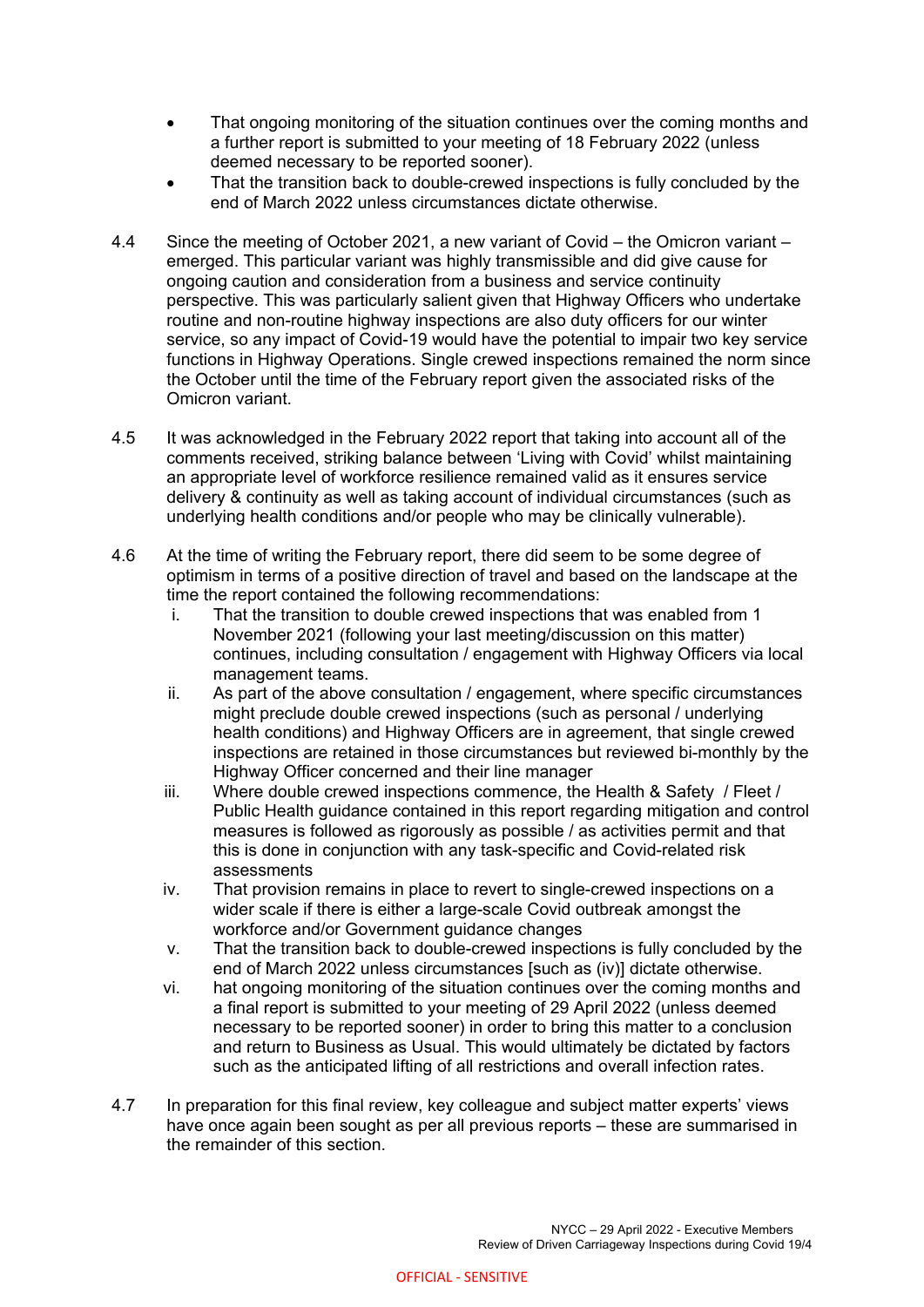- 4.8 In terms of Legal and Democratic Services:
	- Parts of the Coronavirus Act 2020 are still in force and have been retained to allow the Government to bring in further restrictions and regulations, if they are considered to be necessary. The Act is also subject to six monthly reviews. It was also acknowledge that the message from the Government is to live with Covid.
	- Whilst there are currently no legal restrictions in England that would prevent a return to the Highway Authority's policies regarding highway inspections we can be mindful of government guidance when considering how to manage the workforce. The key factor here is, absent any current restrictions, continuing with a modified inspection regime, which was adopted whilst Government restrictions were in place no longer carries, the same justification. Legal & Democratic services advised risk assessments to be carried out where any policy or procedure departure is being considered on an ongoing basis
- 4.9 From an Insurance & Risk Management (IRM) Perspective:
	- Comments remain as per the last report insomuch that our third party claim repudiation rates are in line with expectation and not showing deterioration i.e. there does not appear to have been a drop in our ability to defend third party claims as a consequence of single crewed inspections being undertaken.
	- From an IRM perspective, a preference would be for twin crewed inspections simply to take away any challenge - however whilst the required measures for staff safety are in place then that remains the justification for single crewed.
	- Clearly this would need to be considered in conjunction with any Legal position & advice and being cognisant of comments in 4.8
- 4.10 In terms of ADEPT (Association of Directors of Economy, Planning & Transport) Engineering Board
	- NYCC's Assistant Director H&T confirmed feedback from ADEPT members was that the approach was varied with some members retaining single crewed inspections 'for now', some members having moved permanently to single crewed inspections and some members having reverted to double crewed inspections
- 4.11 From a Health & Safety perspective, the following feedback was received:
	- Covid-19 infection rates continue to remain high throughout North Yorkshire, however there have been no positive cases reported for NYCC staff working from Highways & Transportation offices during the previous three month period
	- Government guidance for Working safely during Coronavirus has now been replaced by reducing the spread of respiratory infections, including COVID-19, in the workplace issued  $1<sup>st</sup>$  April 2022. Whilst there is no longer a specific reference to sharing vehicles within this document it does contain actions to reduce the spread of respiratory infections, including COVID-19 in workplaces, which could be used to translate to actions to control the spread of respiratory infection in vehicles. The relevant sections would be:
	- 'Let fresh air in we continue to advise provision of adequate ventilation in vehicles by switching on ventilation systems that draw in fresh air or opening windows
	- Maintain a clean workplace We continue to maintain cleaning of shared vehicles on a regular basis, especially high touch areas.'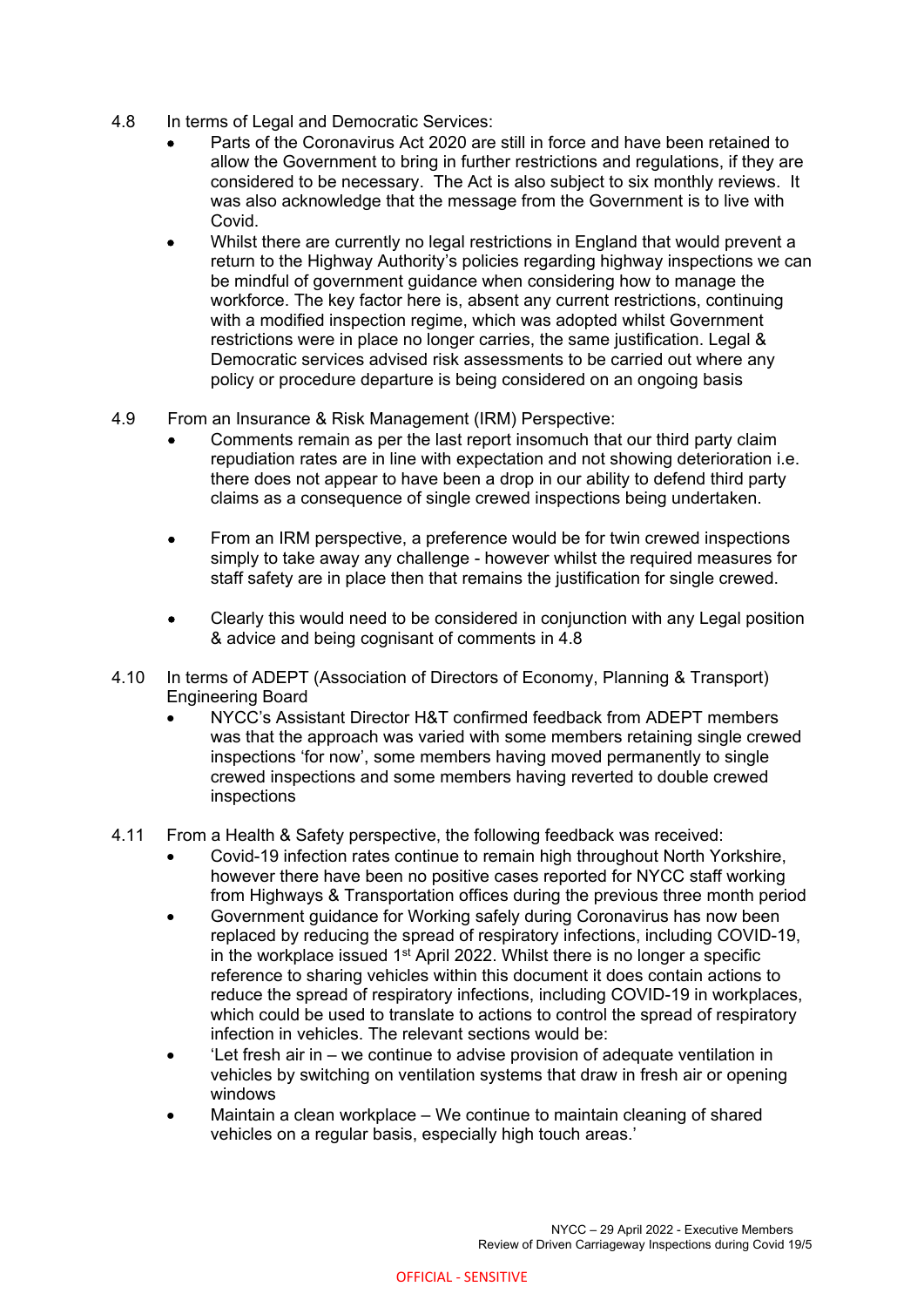- 4.12 With regard to NY Highways (NYH) (under normal circumstances NYH would typically provide drivers to assist NYCC Highway Officers undertake such inspections):
	- NYH's Operations Manager (NYHOM) has confirmed now that with a few minor exceptions the additional fleet vehicles that had been used to facilitate single crewed travel to site had been either off-hired or repurposed. NYHOM stated he was still comfortable with providing a driver in a double-crewed scenario to facilitate / support double crewed inspections if control measures such as those outlined above were followed.
- 4.13 HR colleagues' comments remain largely unchanged from October 2021 and February 2022 reports and were:
	- There is little change from last time: HR would still encourage the consultative approach you have started, with the view to returning to 'normal' in terms of crewed inspections.
	- Whilst the organisation is moving to working as normal, like UNISON, HR would still encourage appropriate risk assessments are in place and measures in place to mitigate any risk of infection (ventilation etc.) and identify and address any with serious pre-existing health conditions.
	- Any absence now due to COVID is addressed through our normal Attendance Management Policy and Procedure
- 4.14 Public Health colleagues commented as outlined below:
	- COVID restrictions/mitigations have been removed nationally. The workplace guidance is now quite generic: Reducing the spread of respiratory infections, including COVID-19, in the workplace - GOV.UK (www.gov.uk). There is no longer any reference to social distancing or face coverings – focus is on not coming to work if you feel unwell, being vaccinated, and making sure spaces are clean and well ventilated.
	- The general NYCC guidance has been aligned with the above we are now in the situation where our current measures are essentially our 'baseline'. COVID-19 is likely to be with us for years, and while additional measures may be brought in at a later date for now we need to assume that what we do after Easter is how we work for the foreseeable future. In this case, if the aim is to get back to multi-person crews then I would continue to proceed towards this. However, to mitigate there will need to be continued focus on ventilation, vaccination, and not attending work if unwell.
	- That said, COVID-19 rates are still extremely high. ONS Survey data estimates 1 in 14 people across England in the week ending  $9<sup>th</sup>$  April (and slightly higher than that in Yorkshire & Humber).
	- Face coverings are now no longer required in NYCC workplaces (with some exceptions e.g. social care), but can be worn by individual choice, or following risk assessment for a particular area. People should still follow guidance on when to wear face coverings in the national guidance e.g. when in close contact with someone at higher risk from COVID-19 or other respiratory infections, or if you have symptoms/positive COVID-19 test result and you need to leave your home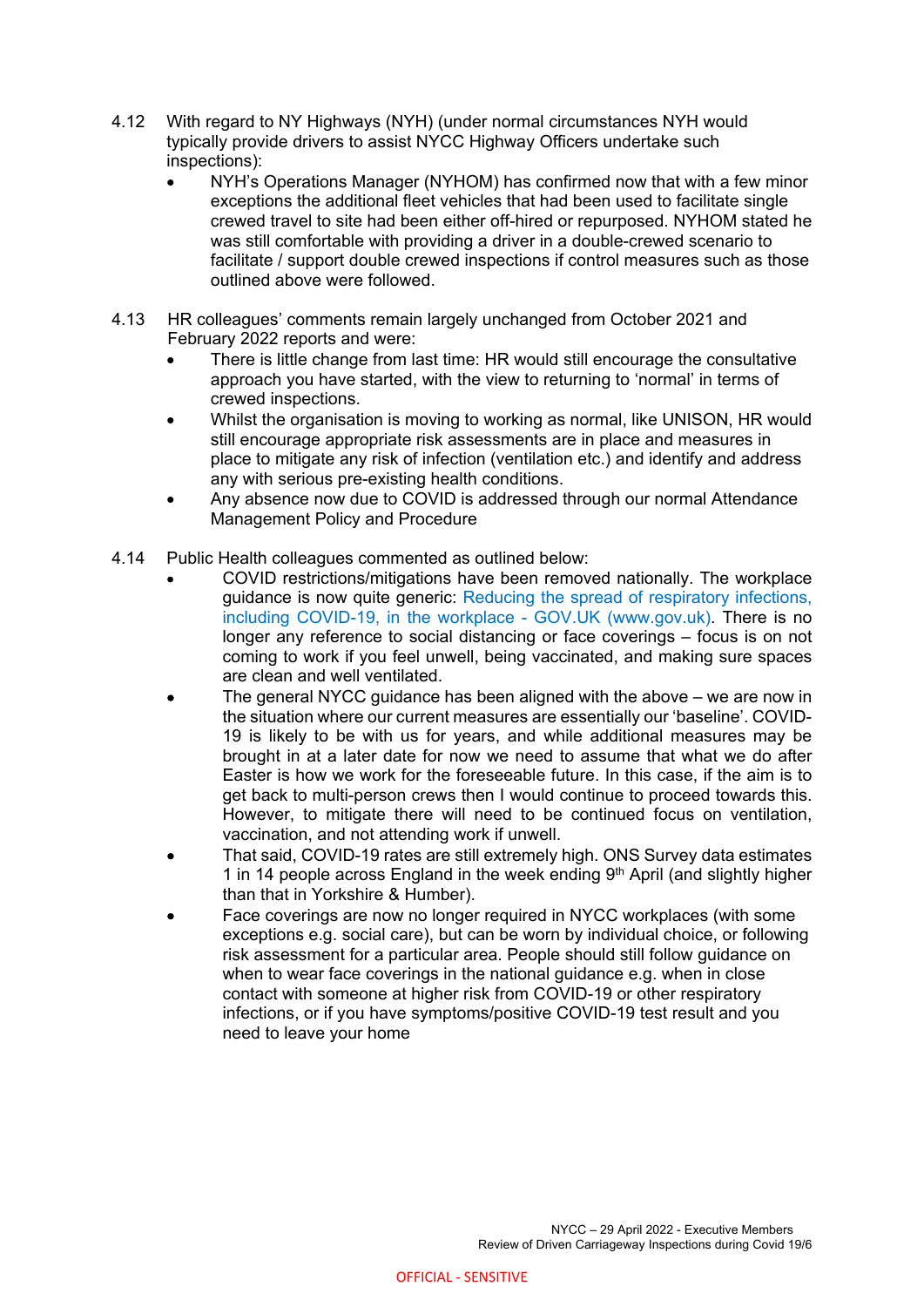- 4.15 UNISON, having taken soundings from members who work in this area replied as outlined below:
	- Our position remains as outlined in the previous report, with the addition that given NYCC is moving even more towards normality (i.e. no face masks in buildings, no testing except for social care, etc). We would support a return to normal working with the previous caveats about ventilation, risk assessments, protecting vulnerable staff, etc.
	- Additionally, NYCC have now declassified Covid as an infectious disease in respect of sick pay arrangements, absence management trigger points and increment decisions, and the authority now defines Covid as being the same as any other respiratory illness.
- 4.16 Within Highway Operations, local teams' views were sought. By way of overview, their summarised views / overall feedback was:
	- There is a range of very mixed opinions on what people would wish.
	- Looking at the comments received, along with the increasing disruption due to illnesses, it was felt that there needed to still be the options available to staff of both single and double crewed inspections.
	- There is also talk of the loss of cross-pollination of ideas and processes that is happening during single crewed inspections. However, the underlying worry is 'if we go to 100% double crewed inspections, we will have more people off ill'.
- 4.16.1 More detailed (but still précised for the purposes of this report) comments from teams is included as Appendix A to this report
- 4.17 Colleagues in Fleet stated from a fleet perspective double crewing was feasible based on other areas of fleet activity across NYCC and maintaining the suggestions offered in previous reports, but modified to take account of latest guidance, namely:
	- Adequate ventilation
	- Regular cleaning with appropriate cleaning materials of surfaces especially regular touch points
	- Maximise distance between passengers use outer seats.
	- Sit side by side and not behind others wherever possible
- 4.18 Taking into account all of the comments listed above, there are a number of key factors that need to be considered in coming to a conclusion and making subsequent recommendations whilst considering any legal or insurance implications from a change to policy or procedure and mindful of government guidance; those are:
	- Given there are no legal restrictions, risk assessments to be carried out where any policy or procedure departure is being considered on an ongoing basis
	- The need to retain a consultative approach
	- The fact that infection rates are still high and the potential impact on service continuity has probably been mitigated throughout the pandemic by single crewed inspections. At the time of writing, the latest data (week ending 2 April) showed that 8.7% or 1 in 11 of our population was infected with Covid, which is slightly higher than the England average
	- The range of comments from those undertaking said inspections
	- The concept of 'Living with Covid'
	- Ensuring those with underlying / ongoing health conditions continue to be acknowledged and appropriate risk assessments / measures put in place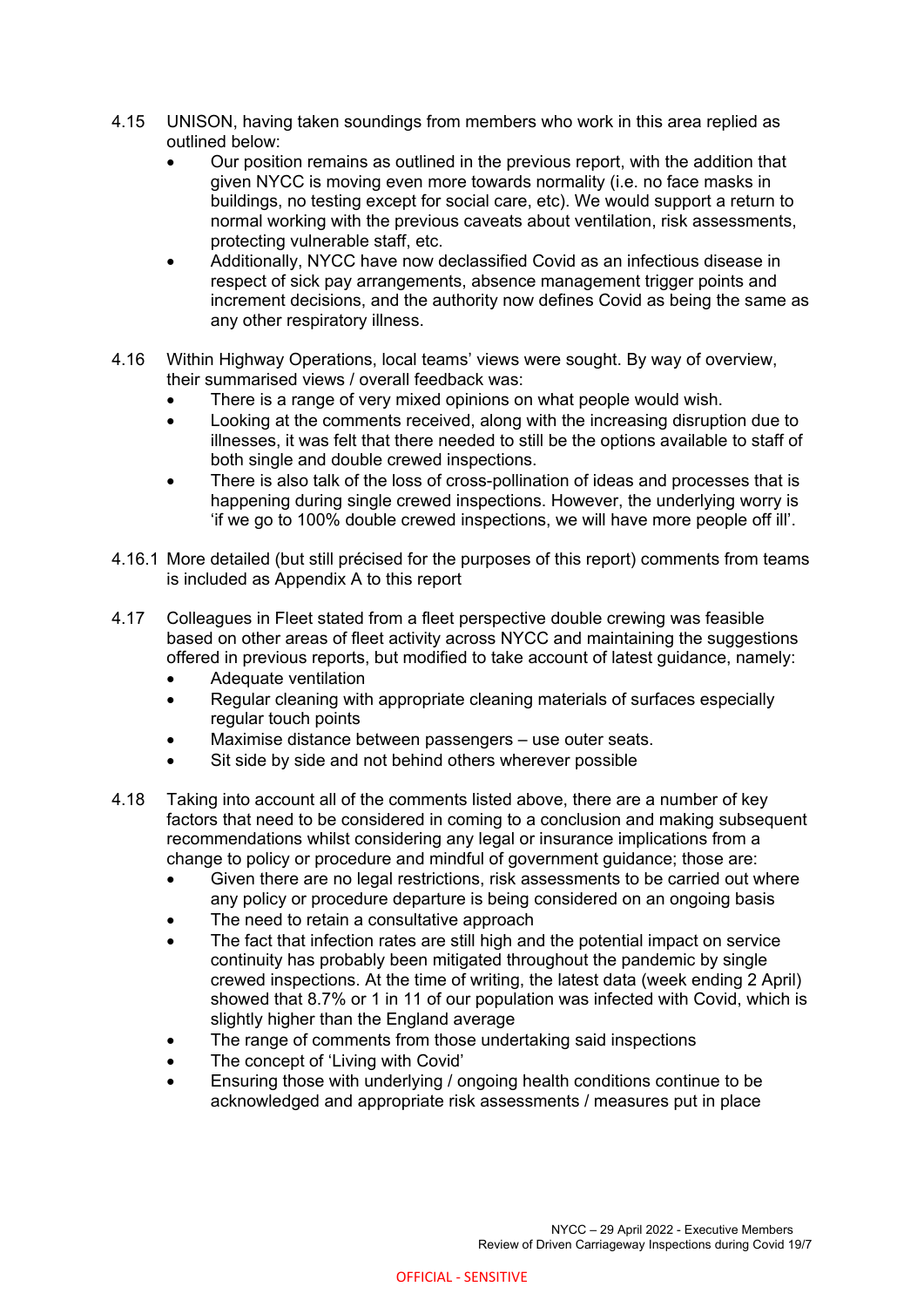- 4.19 As per the last report, it does appear that the impact of both the Omicron Strain around Christmas and the latest surge of infections remain of some concern. In terms of severity or staff absences in Highway Operations must have been mitigated to some extent by the practice of single crewed inspections, which as acknowledged earlier in this report has had no impact on our repudiation of third party claims. That said, we have also had some teams undertaking double crewed and the absence of Covid cases as per para 4.11 could also be partly attributed to a responsible approach from those officers who have been double crewing
- 4.20 Any issues due to isolated staff absences have been managed along the way, and a blended approach of working from home, limited time in the office and other guidance/common-sense practice has no doubt assisted. Whilst the notion of fully returning to double crewed inspections by the end of March was referenced in the last report, infection rates are still high. Retaining an overall direction of travel back to full business as usual in a measured manner still seems feasible, but perhaps not at the rate / pace hoped for and recommended in the February report.
- 4.21 Ensuring the appropriate risk mitigation and control measures are in place, such as sanitising and ventilating vehicles and 'buddying up' / same pairings as much as possible remains valid.
- 4.22 A key consideration throughout these series of reports during the pandemic has always been the ability to maintain as much resilience and business continuity as possible whilst protecting staff. Having personnel double-crewed means twice the impact in terms of absences if positive tests result and the second person contracts Covid-19 from the first and this would still needs close monitoring with any change in approach or return to double-crewed inspections. However, as can be seen from earlier commentary in this report, ultimately there is that balance to be struck between living with Covid and managing the associated risks. These risks include managing the health and well-being of employees, safety elements associated with single crewed driving, the County Council's ability to successfully defend against third party claims and the benefits that can be gained from shared knowledge, mentoring and 'live' training with an experienced and new HO sharing a vehicle.
- 4.23 Having taken all of the above into account, the recommendations in section 9 of this report continue to outline a way in which the direction of travel, transition and ultimately a return to double crewed inspections can still be enacted and managed, but with a slightly extended end date. With regard to that end date, where legitimate mitigating factors and associated risk assessments can evidence the need for single crewed inspections to be continued beyond this, but will need to be considered, evidence and justified on a case-by-case basis.

#### **5.0 Equalities**

5.1 Consideration has been given to the potential for any adverse equalities impacts arising from the recommendations of this report in consideration of the protected characteristics identified in the Equalities Act 2010 and NYCC's additional agreed characteristics. An initial equality and impact assessment screening form has been completed and is outlined in Appendix B

#### **6.0 Finance**

6.1 There are no additional financial implications arising from this report. Activity will continue to be managed within existing budgets.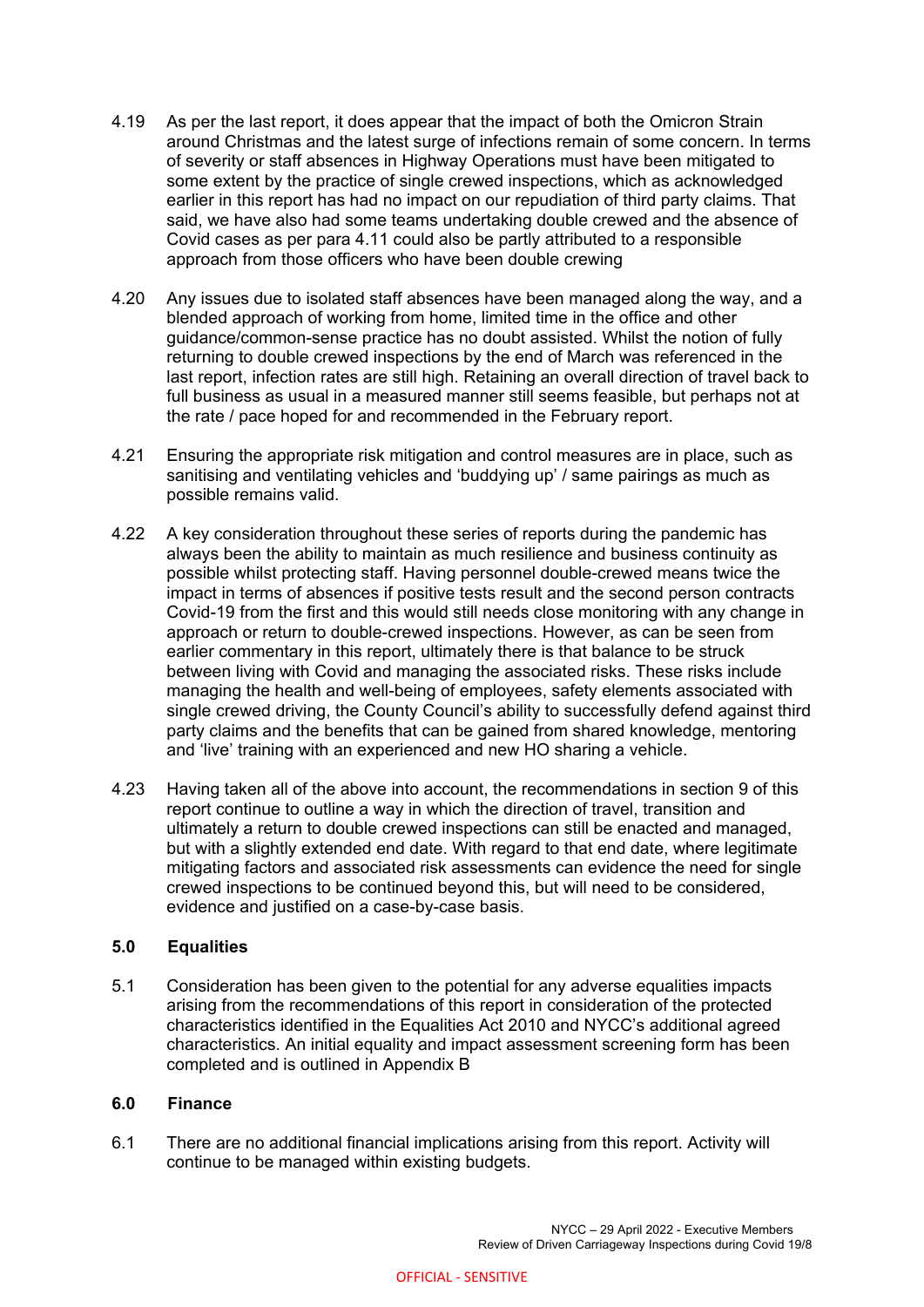# **7.0 Legal**

- 7.1 The County Council as Local Highway Authority, has a wide range of statutory duties imposed by a variety of legislation. Preparation of plans and carrying forward proposals is part of the County Council's function and there is an expectation that local authorities will have given government guidance due consideration.
- 7.2 The legal impacts of the emergency legislation were referenced in the report of 18 December 2020 and background paper (Executive Members report of 7 May 2020) as well as the report of July 2020.
- 7.3 Proper consideration as outlined in Section 5.0 is being given to equalities issues that are pertinent

## **8.0 Climate Change Impact Assessment**

- 8.1 The current changes to the Highways Safety Inspection Manual with respect to driven carriageway inspections during Covid-19 were put in place to allow certain safety inspections to be completed without a dedicated driver. This amendment to how the service is delivered has no impacts with respect to climate change and so there is no need for a climate change impact assessment.
- 8.2 The completed Climate Change Impact Assessment can be found in Appendix C.

## **9.0 Recommendations**

- 9.1 It is recommended that the Corporate Director, Business and Environmental Services (BES), in consultation with County Councillor Don Mackenzie, Executive Member for Access agree:
	- i. That the transition to double crewed inspections that was enabled from 1 November 2021 (following your last meeting/discussion on this matter) continues, but with consultation / engagement with Highway Officers via local management teams on an individual case-by-case basis where it is believed a need for single crewed inspections to continue.
	- ii. As part of the above consultation / engagement, specific circumstances might preclude double crewed inspections. If it is established by the line manager (in consultation with HR if necessary) that mitigating circumstances exist and a double crewed inspection is not possible, then a work management approach is to be undertaken. This will include consideration of inspections being undertaken by another member of staff to enable double crewed inspections to take place. In those circumstances, a regular review will be undertaken of each individual case.
	- iii. Where double crewed inspections are undertaken, the Health & Safety / Fleet / Public Health guidance contained in this report regarding mitigation and control measures is followed as rigorously as possible / as activities permit and that this is done in conjunction with any task-specific and Covid-related risk assessments / NYCC guidance
	- iv. Acknowledging that parts of the Coronavirus Act 2020 are still in force and have been retained to allow the Government to bring in further restrictions and regulations, if they are considered to be necessary, provision remains in place to revert to single-crewed inspections on a wider scale if there is either a large-scale Covid outbreak amongst the workforce and/or Government guidance changes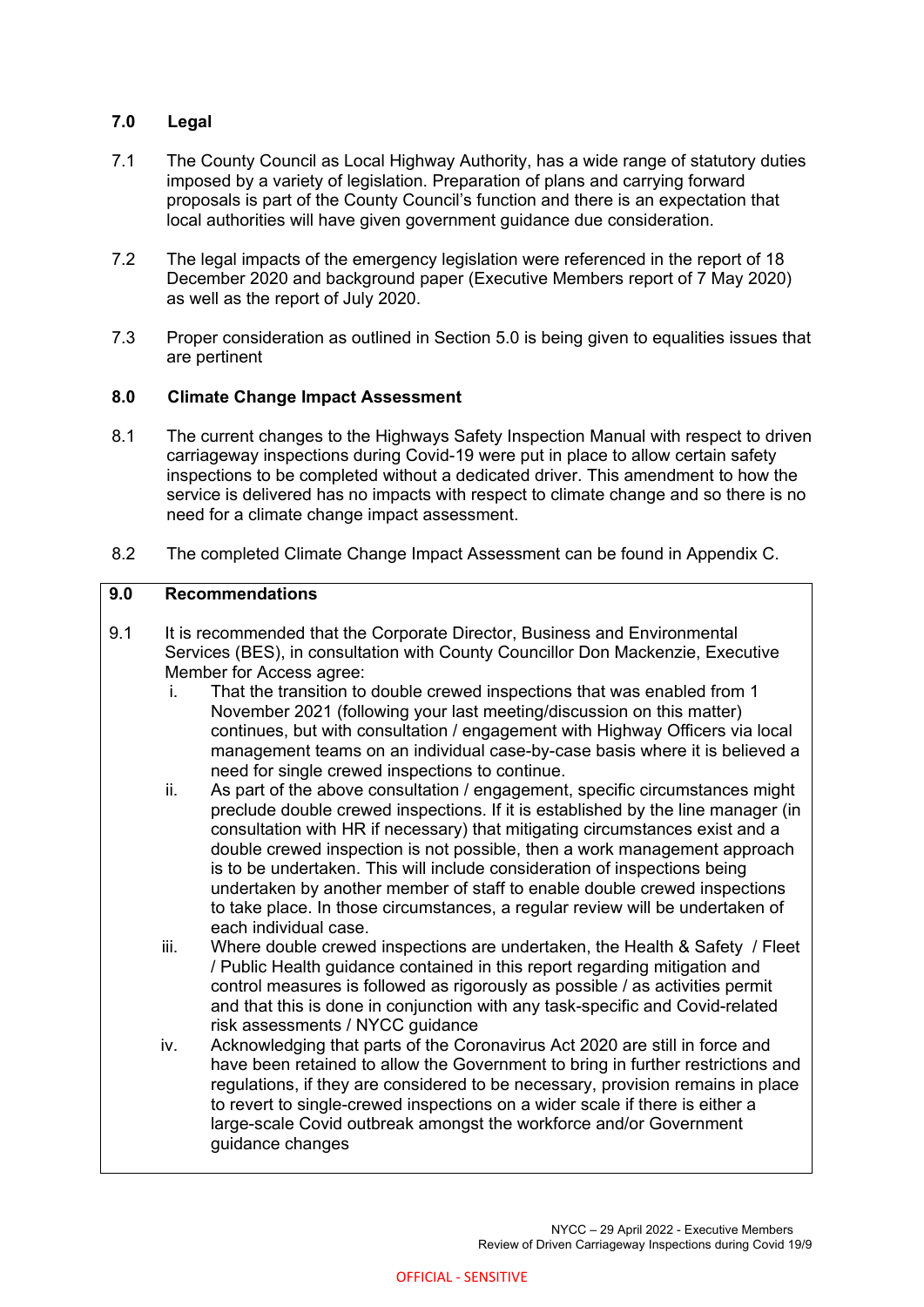- v. That the transition back to double-crewed inspections continues (subject to any individual exemptions / risk assessments) is fully concluded by the end of May 2022 (as opposed to March 2022 as referenced in the February 2022 report) unless circumstances [such as (iv)] dictate otherwise.
	- vi. That, whilst ongoing monitoring of the situation continues over the coming months by local management teams in conjunction with the Head of Highway Operations and assistant Director Highways & Transportation) no further reports are required to be submitted and the matter becomes part of business as usual unless circumstances [such as (iv)] dictate otherwise

BARRIE MASON Assistant Director Highways and Transportation

Author of Report: Nigel Smith

Background Documents: Reports to Executive Members 7 May 2020, 18 December 2020, 23 July 2021, 22 October 2021 and 18 February 2022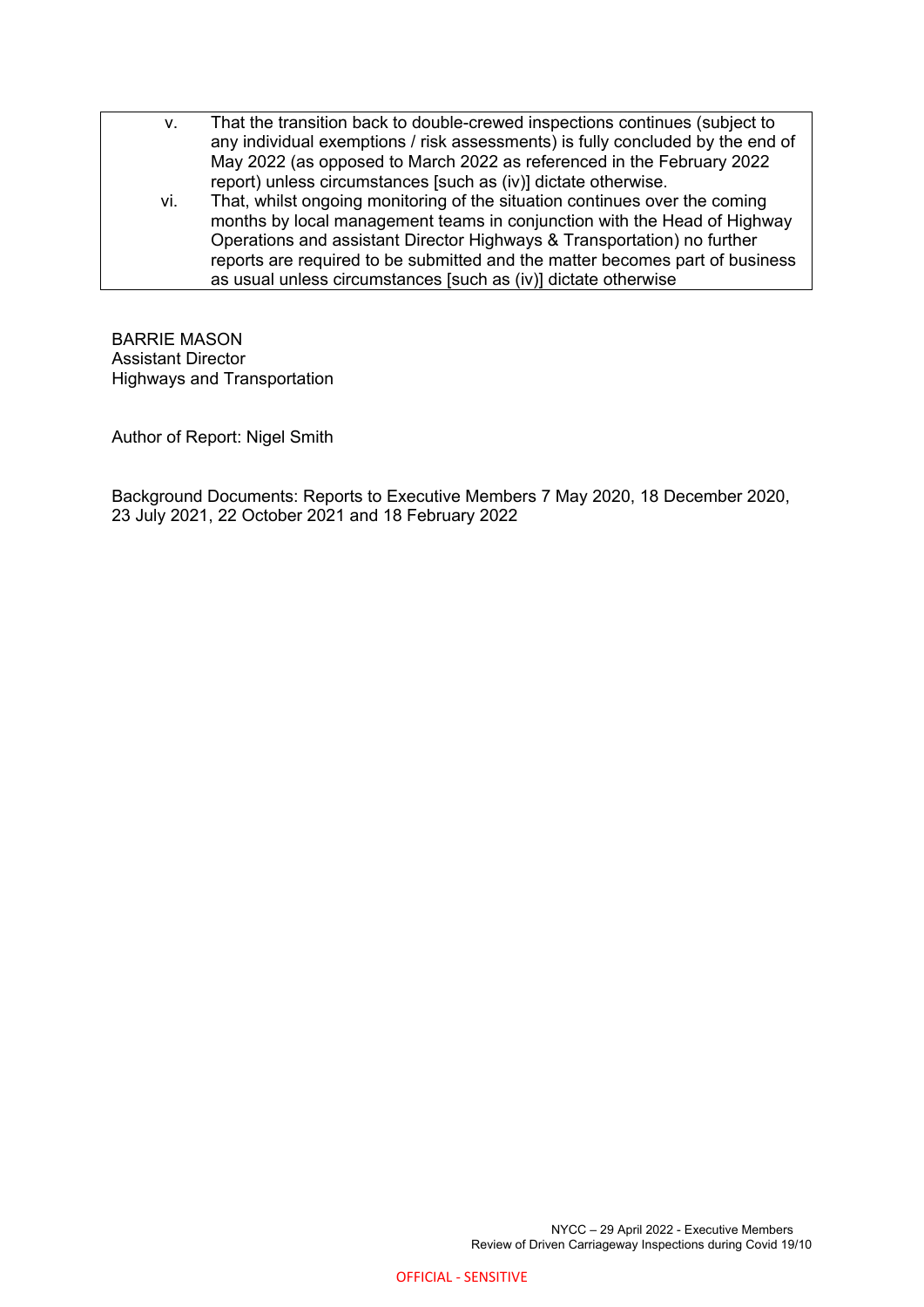Précised feedback from Highway Operations teams to supplement comments in para 4.16

- One area already undertaking double crewed inspections during March but with one Highway Officer (HO) driving and the other inspecting, with a level of 'comfort' coming from working with the same trusted partner. It was commented that this would be a concern if instructed to use other (and possibly regularly changing) drivers that a desire to return to single crewed may emerge
- Another area has been undertaking double crewed inspections recently and made a suggestion that we need to either agree that all routes that are of a particular class or hierarchy need to be double crewed or undertake a risk assessment of all the routes by the HOs to determine which routes need to be double crewed. Whichever approach is chosen, then this needs to documented appropriately.
- A third area commented that, whilst Covid and other bugs are here to stay and we have to live with them, they can impact on absence records and 'lay a person out for days/ a week. So the preference is to be safe and only travel in pairs if necessary
- In one area, single crewed inspections have been done in March, to two HOs already planning to do double crewed inspections. A further comment was that one HO is Clinically Extremely Vulnerable (CEV) so would prefer to stay with single crewed, whereas another HO is very eager to return to double crewed
- Elsewhere there is a significant degree of nervousness and reluctance to return to double crewed given a combination of locally known cases, high national rates and one HO who is CEV/at risk.
- In another part of the county there is an almost 50/50 split with half of the HOs preferring to wait another month before transitioning and then others more comfortable sharing a vehicle (and have done throughout March)
- The final area's feedback was that they would welcome the return to double crewed and, juxtaposed to earlier comments about non-NYCC drivers, were asking for a driver that was not a HO (i.e. provided by NYHighways).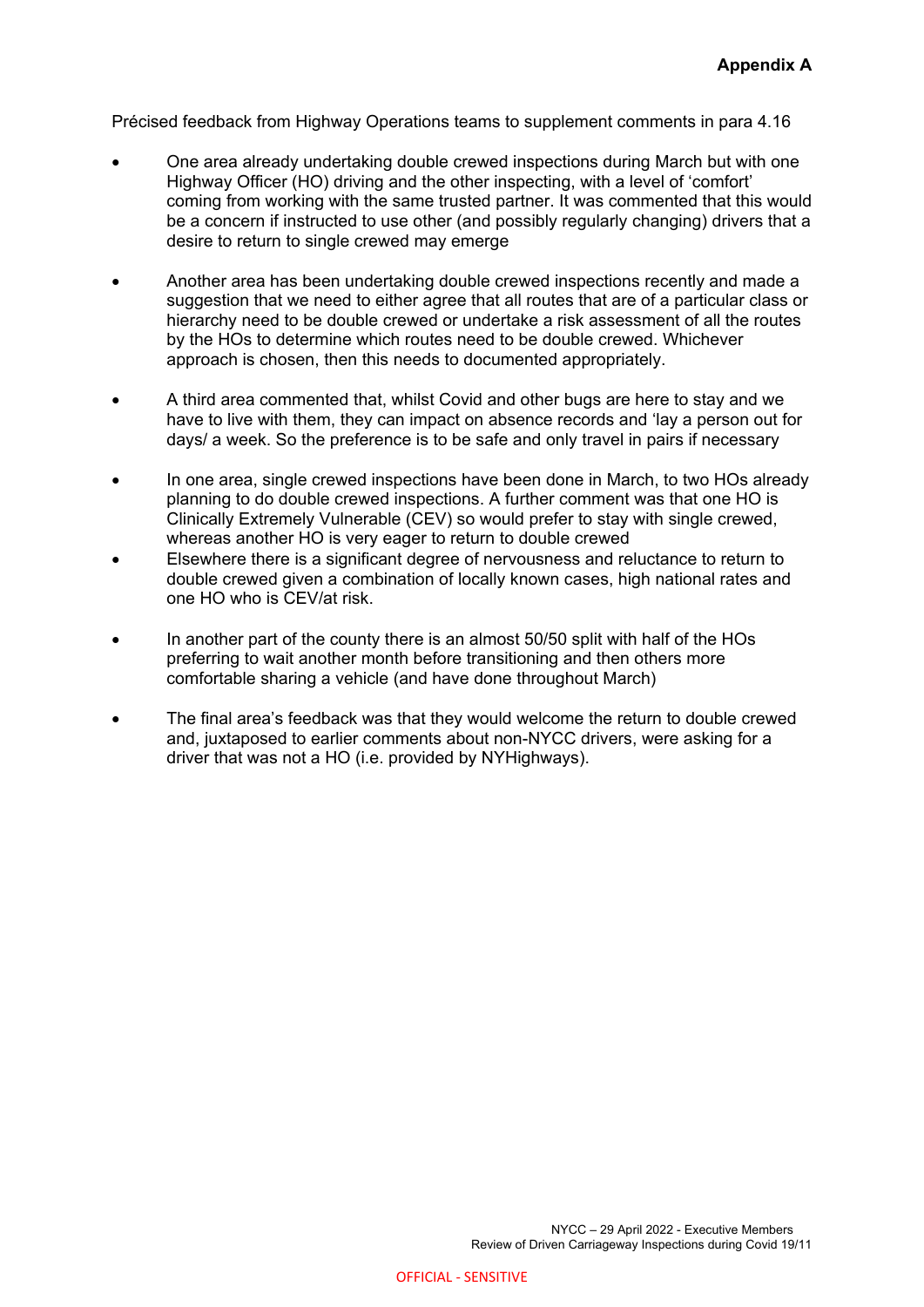**Initial equality impact assessment screening form**  (As of October 2015 this form replaces 'Record of decision not to carry out an EIA')

**This form records an equality screening process to determine the relevance of equality to a proposal, and a decision whether or not a full EIA would be appropriate or proportionate.** 

| <b>Directorate</b>                                                                                     | <b>BES</b>                                                                                                                                                                                                                    |  |  |  |
|--------------------------------------------------------------------------------------------------------|-------------------------------------------------------------------------------------------------------------------------------------------------------------------------------------------------------------------------------|--|--|--|
| Service area                                                                                           | H&T                                                                                                                                                                                                                           |  |  |  |
| <b>Proposal being screened</b>                                                                         | Amendment to Highways Safety Inspection<br>Manual V2.0 (HSIM)                                                                                                                                                                 |  |  |  |
| Officer(s) carrying out screening                                                                      | <b>Nigel Smith</b>                                                                                                                                                                                                            |  |  |  |
| What are you proposing to do?                                                                          | Amend the HSIM to allow for single person<br>carriageway inspections during the Covid-19<br>social distancing protocols                                                                                                       |  |  |  |
| Why are you proposing this? What<br>are the desired outcomes?                                          | Endorsement of the Recommendations within<br>this report allows NYCC to fulfil its obligations<br>under the Highways Act 1980 whilst complying<br>with the social distancing guidelines set down by<br>Public Health England. |  |  |  |
| Does the proposal involve a<br>significant commitment or removal<br>of resources? Please give details. | <b>No</b>                                                                                                                                                                                                                     |  |  |  |

**Is there likely to be an adverse impact on people with any of the following protected characteristics as defined by the Equality Act 2010, or NYCC's additional agreed characteristics?** 

As part of this assessment, please consider the following questions:

- To what extent is this service used by particular groups of people with protected characteristics?
- Does the proposal relate to functions that previous consultation has identified as important?
- Do different groups have different needs or experiences in the area the proposal relates to?

**If for any characteristic it is considered that there is likely to be a significant adverse impact or you have ticked 'Don't know/no info available', then a full EIA should be carried out where this is proportionate. You are advised to speak to your Equality rep for advice if you are in any doubt.** 

| <b>Protected characteristic</b> | <b>Yes</b> | <b>No</b>    | Don't know/No<br>info available |
|---------------------------------|------------|--------------|---------------------------------|
| Age                             |            | ✓            |                                 |
| <b>Disability</b>               |            |              |                                 |
| Sex (Gender)                    |            | $\checkmark$ |                                 |
| Race                            |            |              |                                 |
| Sexual orientation              |            |              |                                 |
| Gender reassignment             |            |              |                                 |
| Religion or belief              |            |              |                                 |
| Pregnancy or maternity          |            | $\checkmark$ |                                 |
| Marriage or civil partnership   |            |              |                                 |